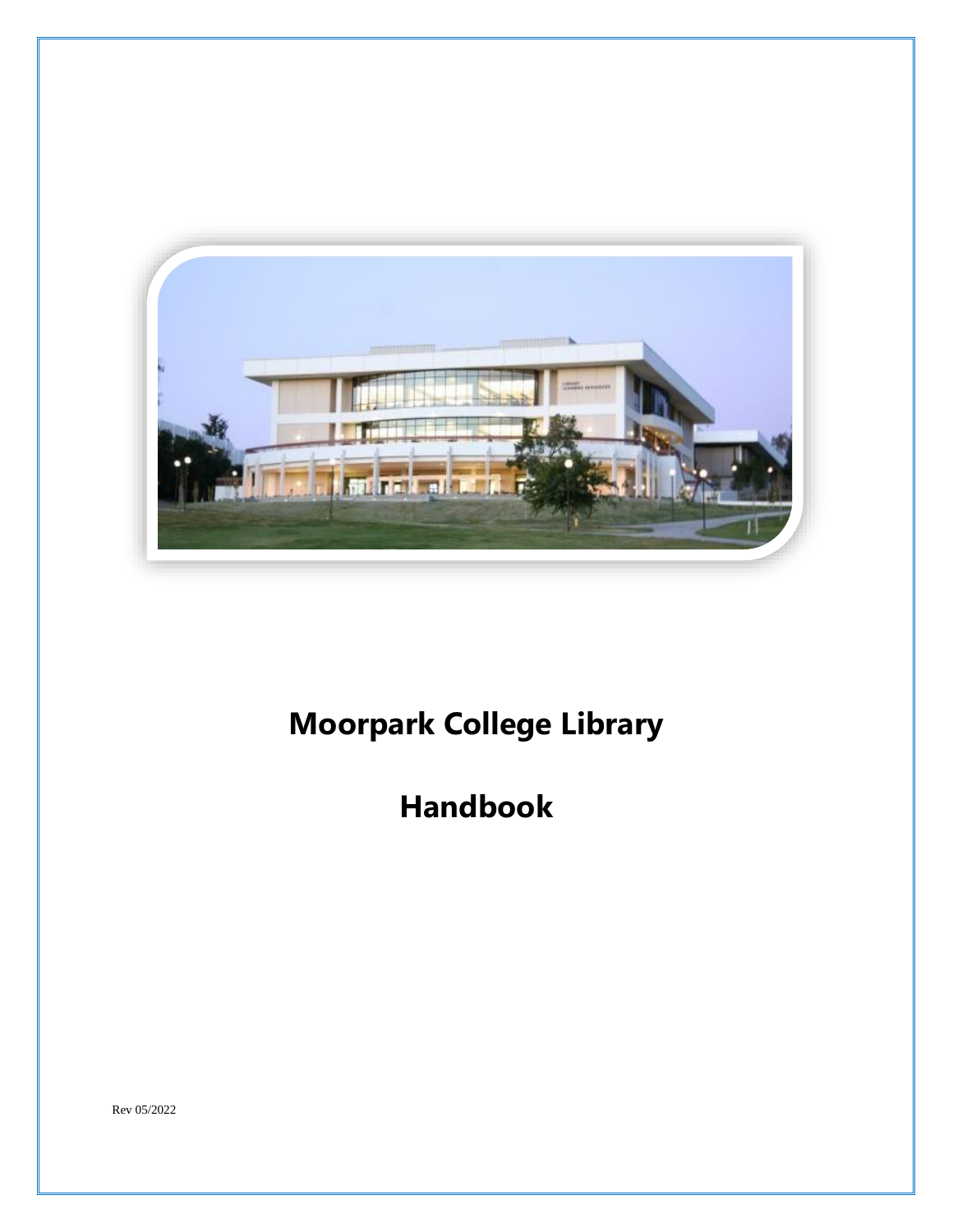# **Contents**

- I. Circulation
- II. Equipment Lending
- III. Reference Service
- IV. Library Instruction Sessions for College Classes
- V. Collection Development
- VI. Library Support for New and Revised Courses
- VII. Reserve Materials
- VIII. Gifts and Donations
- IX. Weeding
- X. Student Conduct
- XI. Study Rooms
- XII. Computer and Internet Use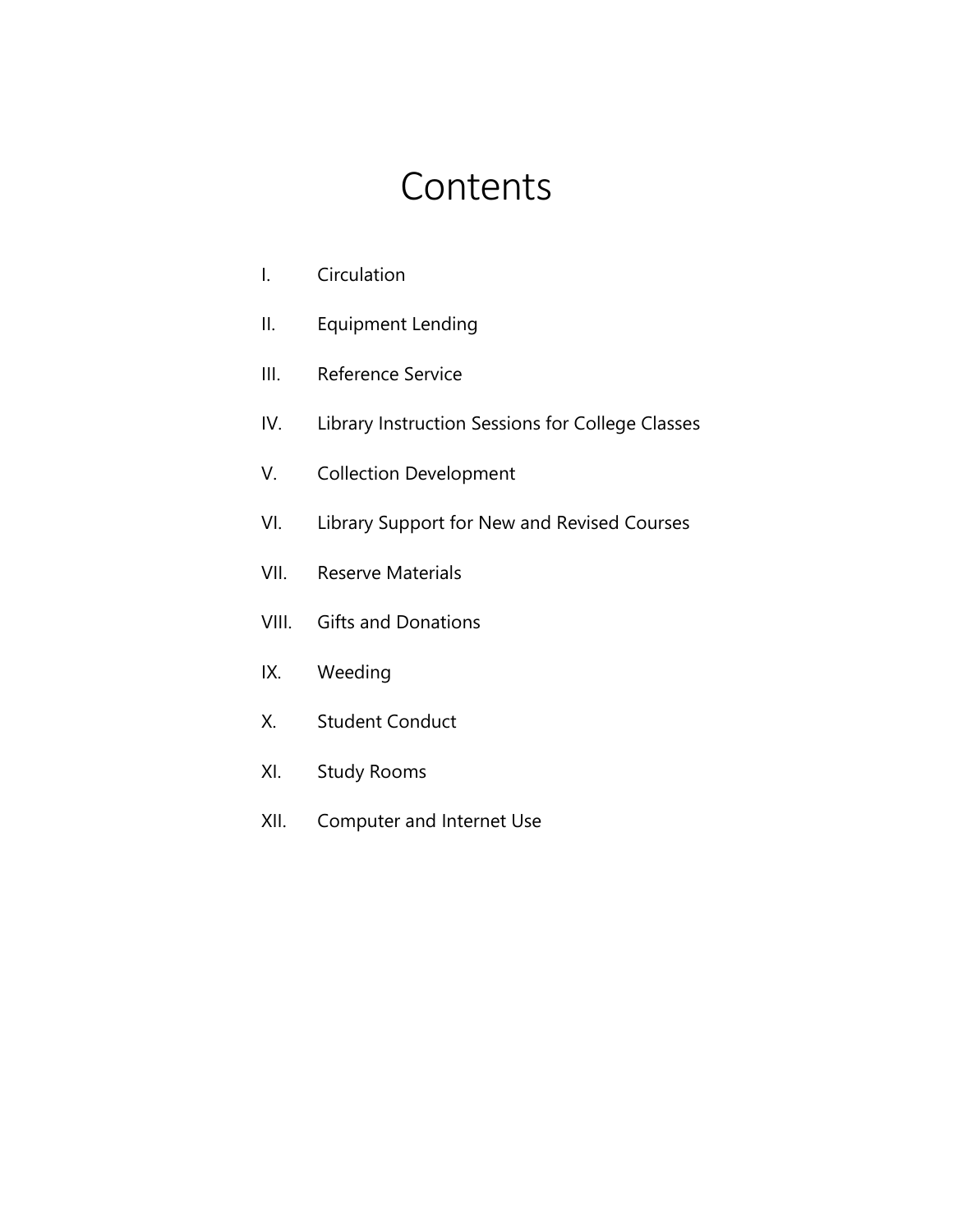### **I. Circulation**

Moorpark College Library borrowing privileges are extended to currently enrolled students, faculty, and staff.

### LOAN OR CHECK OUT

- The institution identification number is required to check out library materials.
- Books, books on CD, and music CDs may be checked out for three weeks; however, most DVDs/videos check out for 7 days.
- Periodicals and reference materials do not circulate and are for library use only.
- Faculty and staff may check out materials for 48 days.
- Materials will be auto-renewed once, if no one has requested them. If a patron wishes to renew items additional times, please bring them to the library circulation desk.
- All items are due at the end of the semester, regardless of remaining renewals.
- Students may have a maximum of ten items checked out at one time.
- Reserve materials may be checked out according to the instructor's designation of the loan period: 2 hours, overnight, and 1 week.
- Materials borrowed through the Textbook Lending program are semester-length loans due back on the last day of finals week.
- Textbook Lending materials are available to be checked out at the beginning of the semester. These materials cannot be checked-out before the semester begins.

### **Holds**

- Should a patron wish to check out an item that is already checked out to another user, a hold may be placed on the material.
- The patron will be notified by email when the requested item is returned; it will be on the hold shelf for 1 week.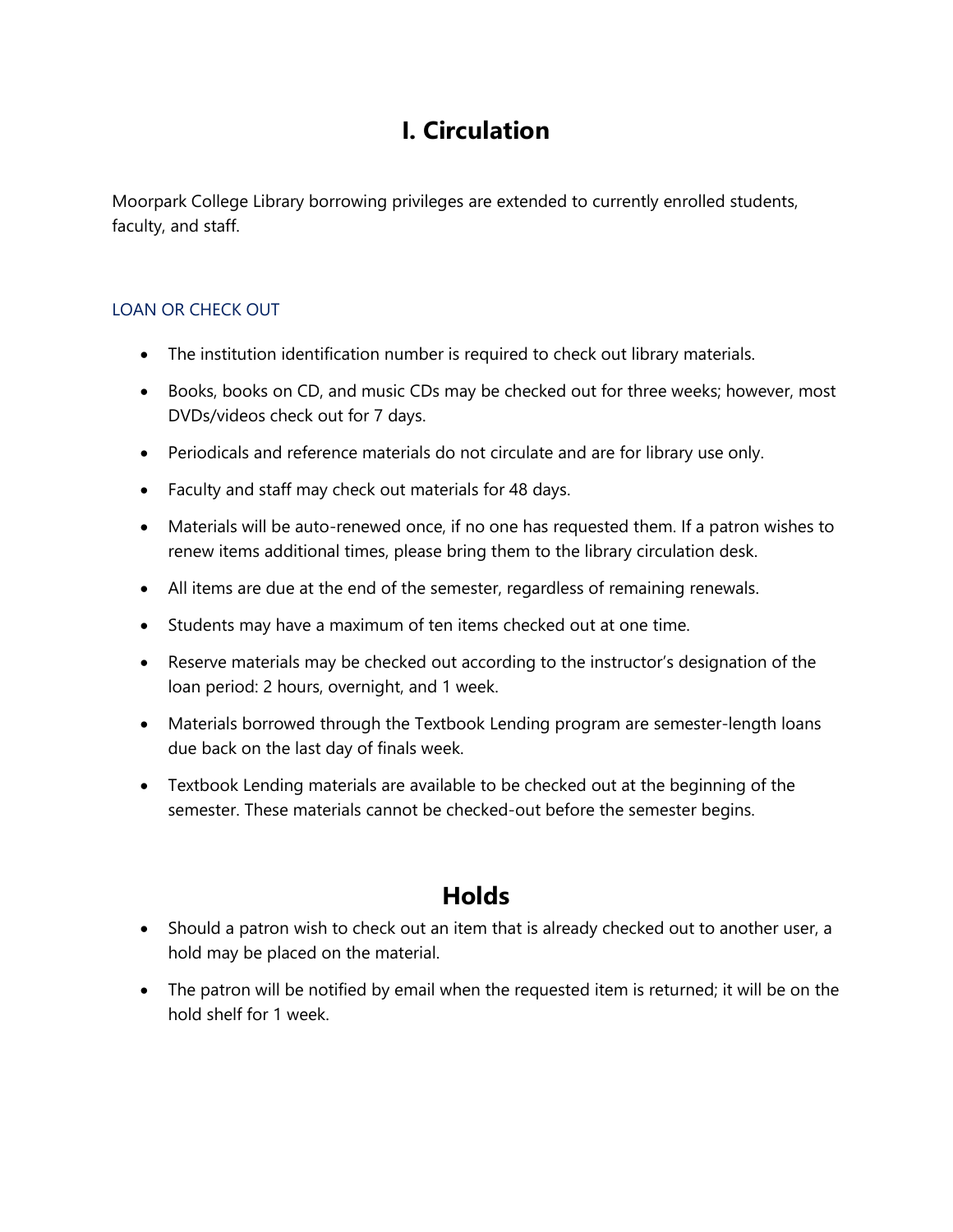#### RETURNING LIBRARY MATERIALS

- Library materials may be returned to the Circulation Desk when the library is open.
- If the library is closed, materials, **except equipment**, may be returned via one of the outside book drops (parking lot M and the side of library building).
- **All library equipment must be returned in-person to library staff.**

### OVERDUE MATERIAL AND FINES

- As a courtesy, students, faculty and staff are not charged overdue fines on general library materials. However, the library would appreciate all materials being returned in a timely manner.
- The library will continue to charge overdue fines for Course Reserve items only due to limited availability.

| <b>Materials</b> | Loan          | Renewal | <b>Fine</b> | Max             | <b>Replacement</b> |
|------------------|---------------|---------|-------------|-----------------|--------------------|
|                  | <b>Period</b> |         |             | <b>Fine/Fee</b> | Cost               |
| <b>Two-Hour</b>  | 2 hours       | 1       | \$1/hr.     | \$10.00         | Tiered*            |
| <b>Reserve</b>   |               |         |             |                 |                    |
|                  |               |         |             |                 |                    |
| Overnight        | 1 day         |         | 48 hr.      |                 | Tiered             |
|                  |               |         | replacement |                 |                    |
|                  |               |         | charge      |                 |                    |
| <b>One-Week</b>  | 7 days        | 1       | 48 hr.      |                 | Tiered             |
| <b>Reserve</b>   |               |         | replacement |                 |                    |
|                  |               |         | charge      |                 |                    |

\*Tiers are based upon relative cost of the items as follows:

|  | Tier 4 | \$20  |  |
|--|--------|-------|--|
|  | Tier 3 | \$50  |  |
|  | Tier 2 | \$100 |  |
|  | Tier 1 | \$150 |  |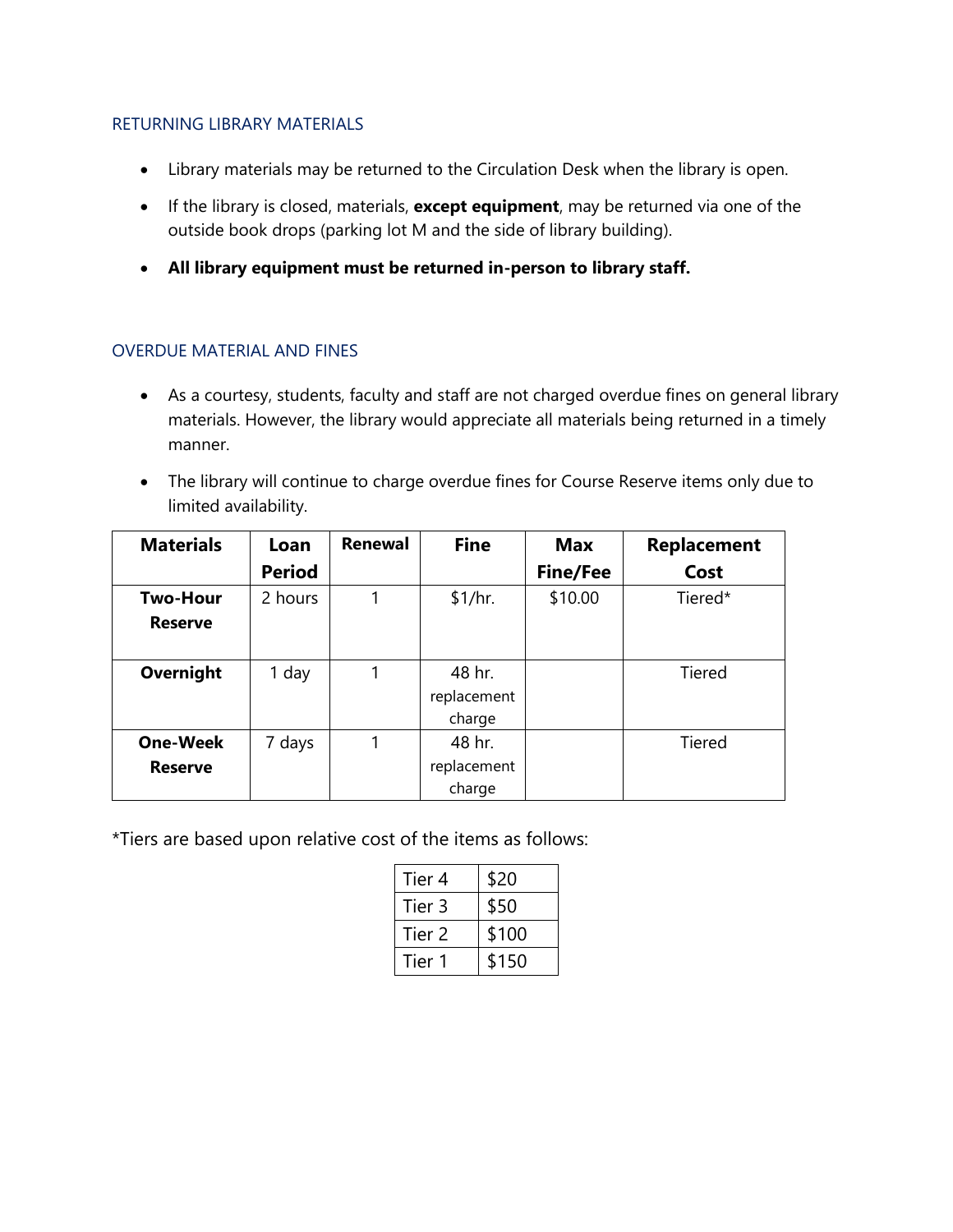#### REPLACEMENT FEES

• Items are considered lost 14 days after the item is due, and patrons will receive an email notice stating the replacement fee for the lost item and requesting the item be returned.

| <b>Materials</b>          | Loan          | Renewal | <b>Replacement Fee</b> |
|---------------------------|---------------|---------|------------------------|
|                           | <b>Period</b> |         |                        |
| <b>Books</b>              | 21 days       |         | \$20                   |
| <b>Oversized</b>          | 21 days       |         | \$50                   |
| <b>Special Collection</b> | 21 days       |         | \$50                   |
| <b>CDs</b>                | 21 days       |         | \$0                    |
| <b>DVDs in Main</b>       | 7 days        |         | \$0                    |
| <b>Collection</b>         |               |         |                        |

- If a book is lost or badly damaged patrons will be required to pay a replacement fee.
- Pending library staff approval, patrons may provide another copy in lieu of paying the replacement fee.

### CONFIDENTIALITY AND PRIVACY

• The Moorpark College Library will not disclose any information from circulation records except when compelled by law.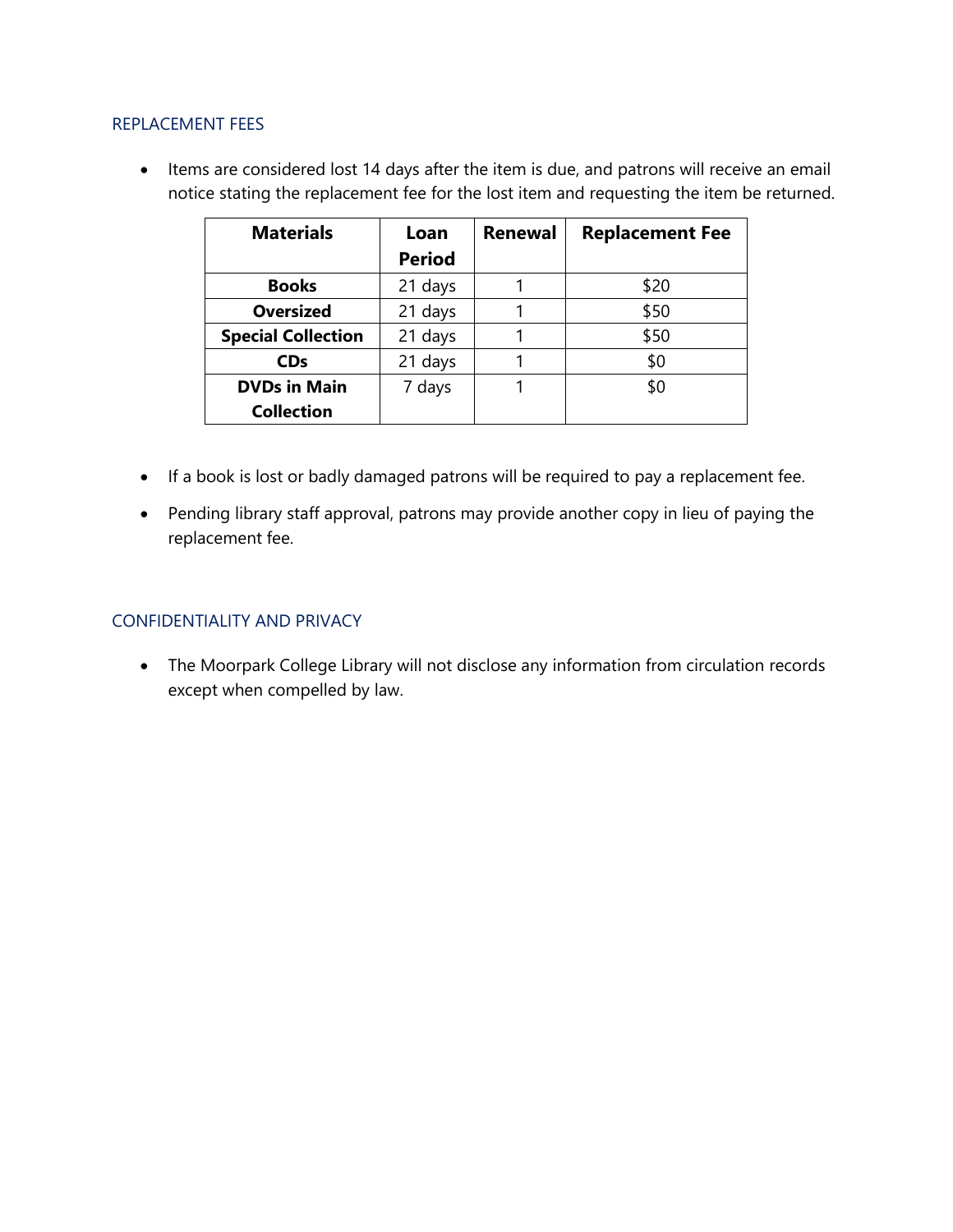## **II. Equipment Lending**

### LOAN/CHECK OUT

- The institution identification number is required to check out library materials.
- Laptops, hotspots, and tablets may be checked out for the entire semester.
	- $\circ$  Items will be revisited every semester for inventory and technical maintenance.
- **Students must review and sign the Moorpark College Library Equipment Use and Agreement form before checking equipment out.**

### RULES OF EQUIPMENT OPERATION

- The patron will abide by the following computer use policies:
	- $\circ$  Library equipment is intended to be used to support the educational needs of Moorpark College students and staff. Do not attempt to modify the EQUIPMENT configurations or software.
	- $\circ$  Library equipment and services may not be used for sexual harassment, or any harassing or discriminatory behavior based on race, sex, religion, age, national origin or disability. This includes intentionally accessing internet sites that endorse or present such harassing or discriminatory materials.
	- o Using library equipment or services to access and display sexually explicit materials is strictly prohibited.
	- $\circ$  Using library equipment for purposes other than to support the educational needs of Moorpark College students and staff will not be supported by the Moorpark College Library. Unauthorized use of any library resources is cause for suspension of patron rights to use the Library Equipment Lending Program.

### CARE OF EQUIPMENT

- It is agreed and understood that the patron will take care of the equipment in a responsible manner and will voluntarily return all equipment in good condition by the end of the mutually agreed upon loan period.
- The Moorpark College Library acknowledges that reasonable and normal wear and tear will occur. However, the Moorpark College Library reserves the right to ban the patron from the Library Equipment Lending Program when damage is a result of the patron's negligence or misuse or intentional misconduct.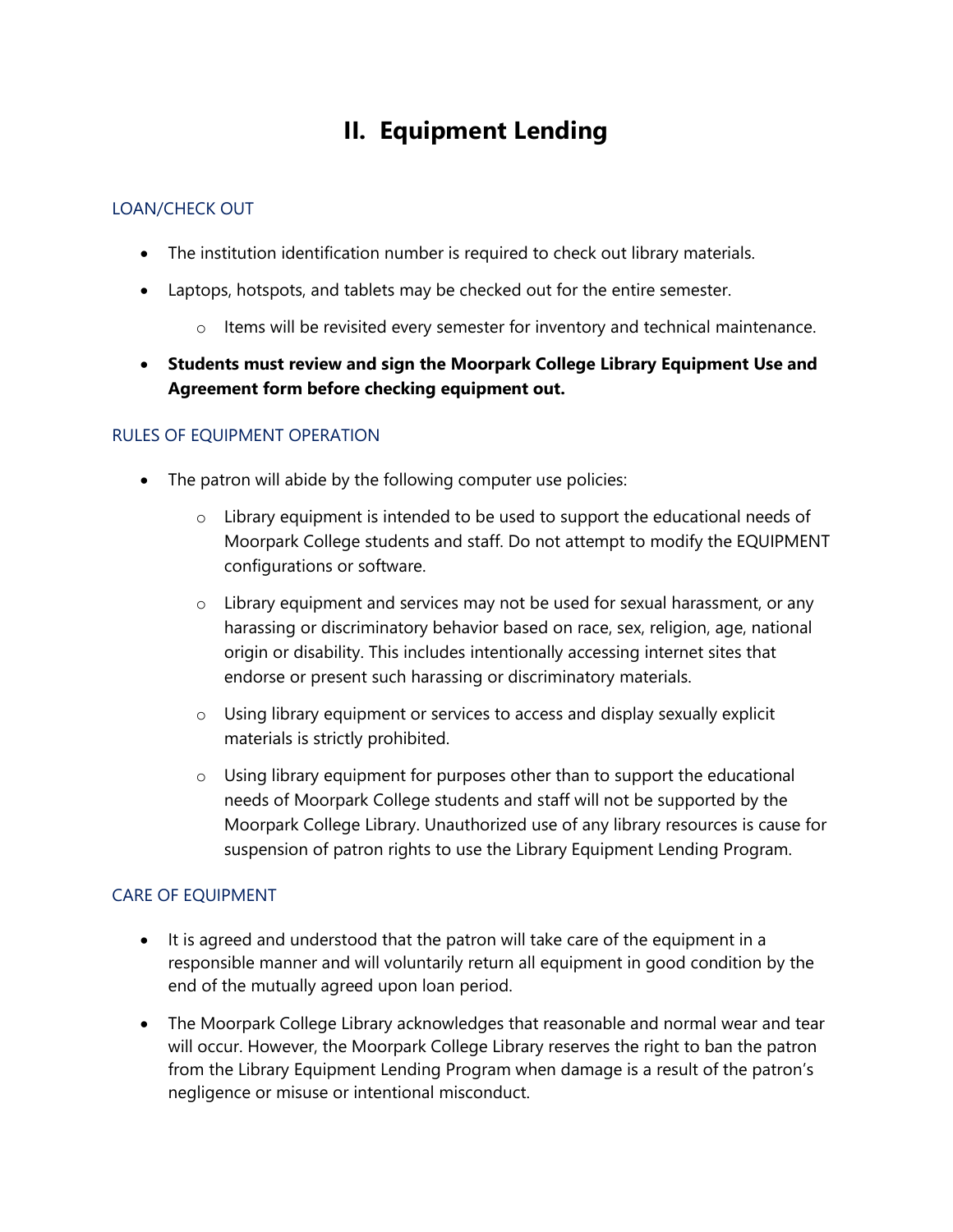#### RETURNING EQUIPMENT

- All equipment must be returned in-person.
- Items that are checked out as an equipment set must be returned with all parts in order to be accepted. If items are missing, the library cannot accept the item.
	- $\circ$  If an item from the equipment set is reported as lost, the set will be evaluated for replacement.
- Equipment will be assessed for damage by library staff before it is checked in.

#### DAMAGE FEES

• Patrons will be charged replacement fees if the damage has rendered the equipment unusable OR if damage impedes operation of equipment.

### REPLACEMENT POLICY FOR LOST OR STOLEN ITEMS

- **In cases where the equipment is lost or stolen, the patron must contact the Moorpark College Library at (805) 378-1450** *within 48 hours***.** 
	- $\circ$  To assist with our end of term loss report we encourage patrons to file a police report. To file a police report, you must immediately notify the local police (and MC Security if the theft occurred on campus). After filing a report with the local police, please provide the Moorpark College Library with a copy of the police report.
- If it is determined that the equipment was lost or stolen due to negligent actions by the patron, the Moorpark College Library reserves the right to ban the patron from the Library Equipment Lending Program
- If the equipment is not returned, the patron will be charged the full cost for replacement of the item.
	- $\circ$  If items from a set are not returned, the patron will be charged for each missing item.

### DONATION/ACCEPTANCE POLICY

- Equipment that requires library processing and circulation will be subject to library circulation policies.
- The Moorpark College Library will not handle any replacement or purchasing fees for equipment that is retained for use by specific departments (only circulated to students within a specific department).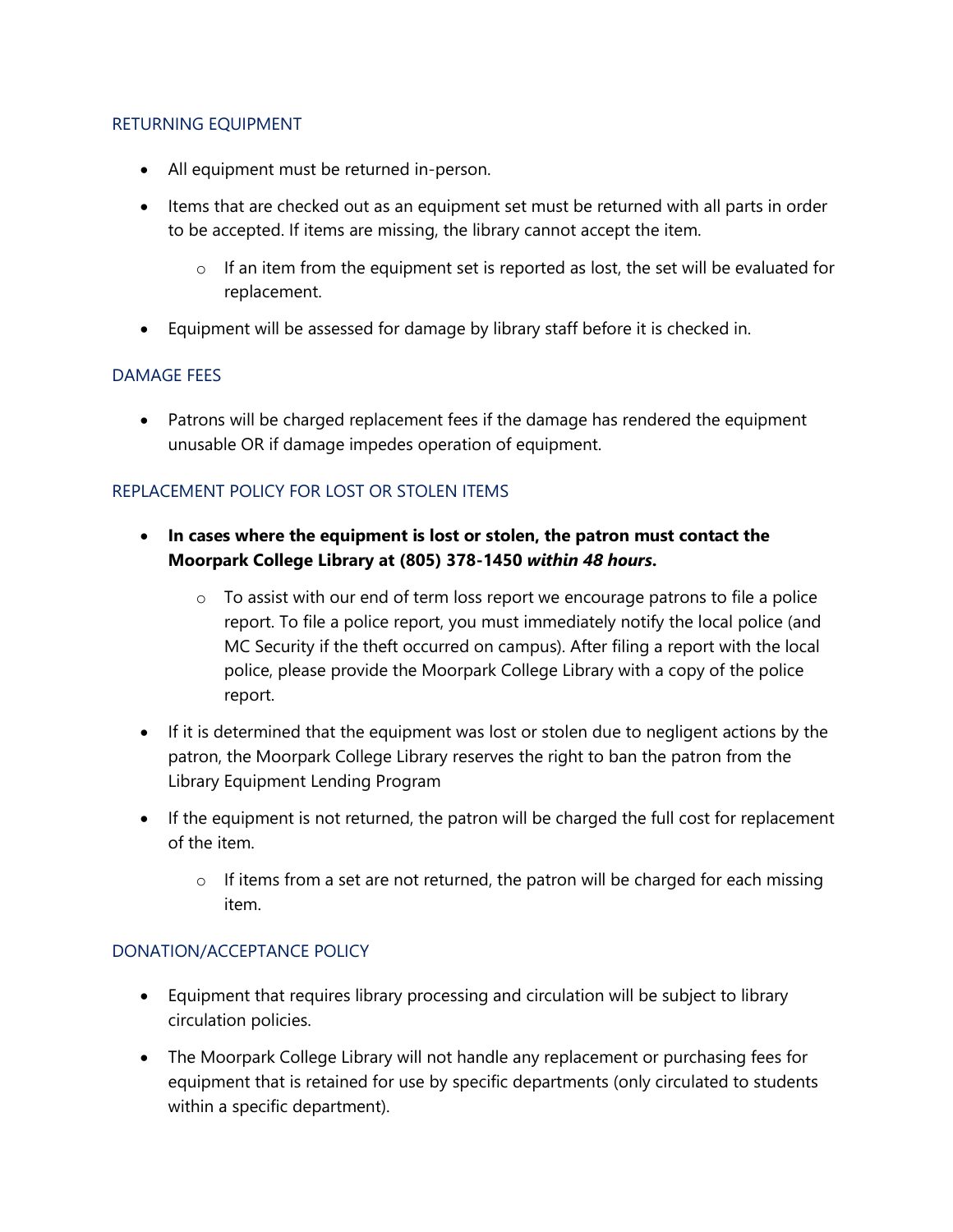- If equipment is required for a class, the course must have a note explaining the financial responsibility/other responsibility for the student ahead of registration.
- If equipment ceases program-specific circulation for two semesters in a row, the library will reassess the use of this equipment for general circulation.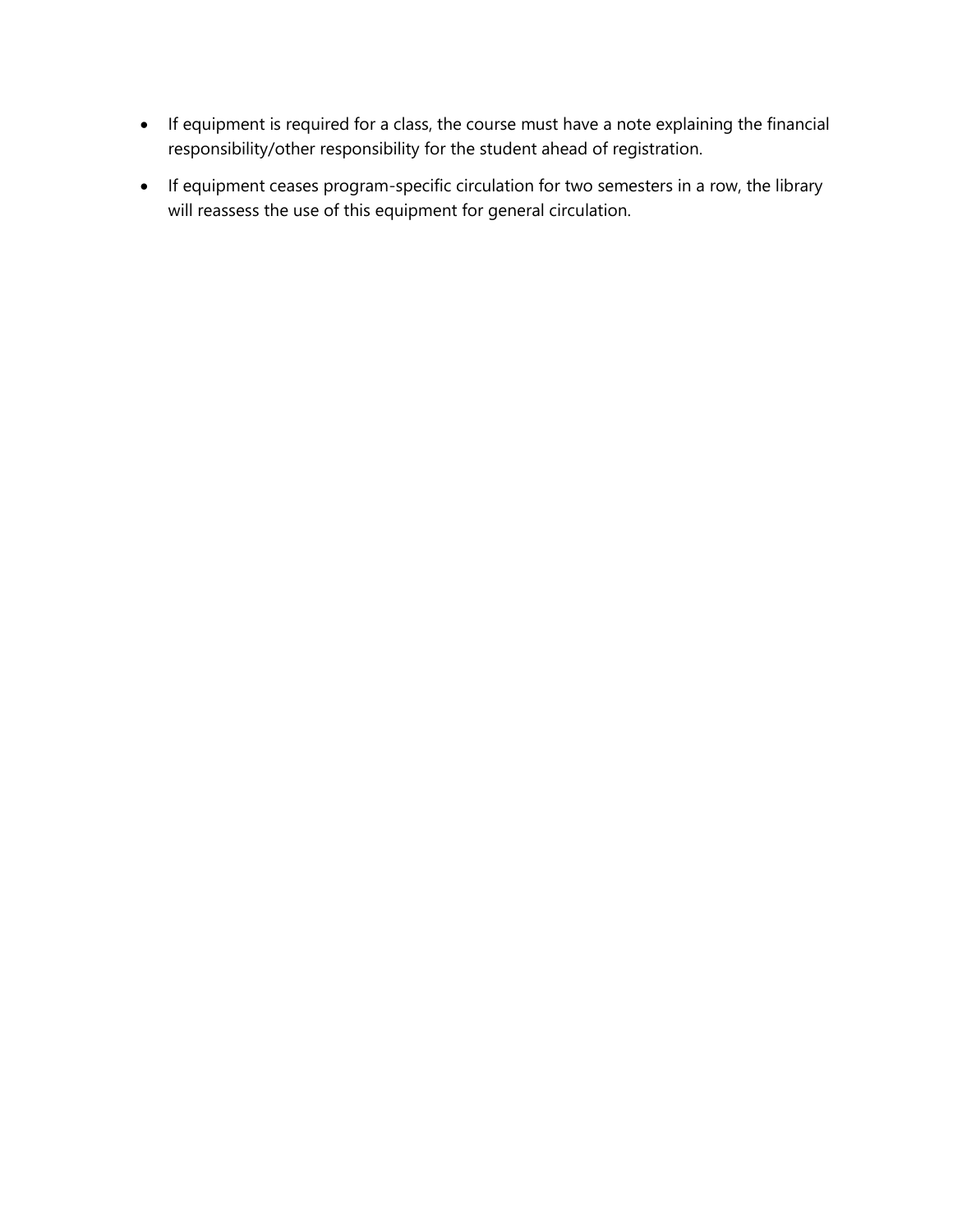### **III. Reference Service**

The librarians, part of the college's non-classroom teaching faculty, are committed to providing excellent reference service and instruction by:

- Assisting patrons in research projects and in the use of the library facilities.
- Offering reference assistance to students, faculty, staff, and community patrons.
- Staffing the reference desk during the hours the library is open.
- Answering telephone and email reference questions.
- Assisting students with assignments involving library use and research.
- Teaching patrons, one-on-one, how to locate materials, use the library catalog, use online resources, and cite sources using appropriate style guides.
- Teaching patrons the skills necessary for independent research and study.
- Teaching instructional sessions on library research methods to classes in collaboration with the classroom faculty.
- Preparing handouts to support specific classroom assignments.
- Preparing and distributing library assignments to support the instruction sessions.
- Preparing and distributing assessments to measure the effectiveness of the instruction sessions.
- Assisting patrons in the use of computers and printers.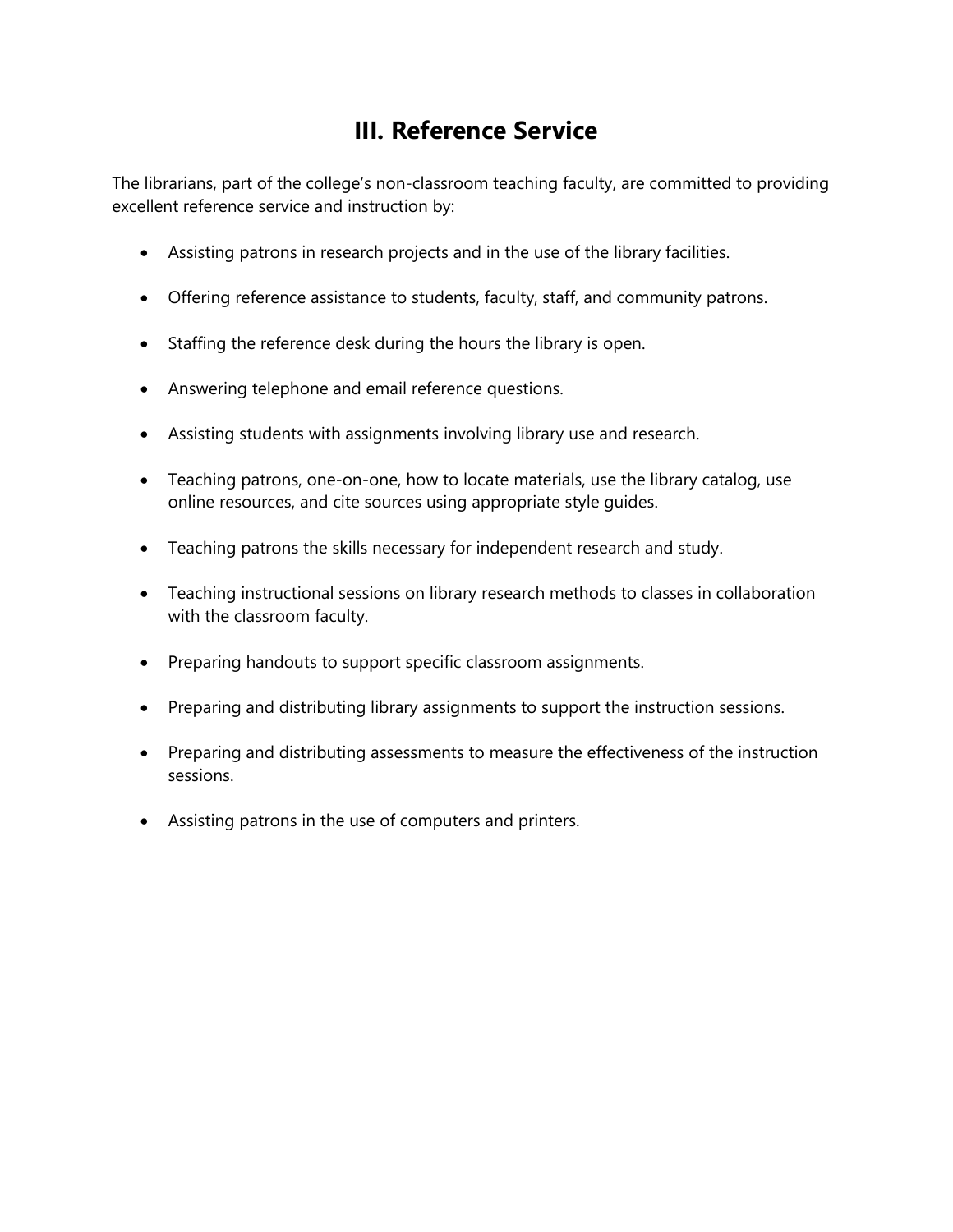### **IV. Library Instruction Sessions for College Classes**

Faculty members are encouraged to make research assignments that will require the use of library resources. As part of the library's commitment to promote information literacy and facilitate student success with class assignments, the library offers instruction to all courses at the college.

- Library instruction sessions are given by the reference librarians to acquaint students with the use of basic research materials and with the physical arrangement of the library.
- Instructors are invited to bring their classes into the library for an instruction session tailored around their assignments and requirements.
- Library instruction sessions are designed to teach students how to use the library materials appropriate to their class assignments.
- Instructors are asked to schedule the session with a librarian at least 5 working days prior to the session. The faculty may request that the librarian remain in the classroom after the instruction session to assist students one-on-one with their research.
- Prior to the session, the instructor and the librarian will discuss the specific needs of the class assignment, the scope of the library instruction, and any specific resources the instructor wishes emphasized. A form is filled out by the librarian and kept in a binder at the Reference Desk for later consultation.
- It is most helpful if the instructor will provide the librarian with a copy of the class assignment that will involve library research.
- Instruction sessions are normally given in the library classroom where groups of thirty students can be accommodated comfortably.
- The librarian will usually provide handouts and/or online research guides pertinent to the class.
- The library offers assignments designed to reinforce the instruction sessions. These assignments vary in scope and emphasis; for example, controversial topics assignments, literary criticism assignments, science research assignments, etc. Assignments are generally collected and graded by the instructor.
- The library assesses the effectiveness of its instruction sessions by using periodic assessment instruments. The results of these assessments are used by the library to improve its services.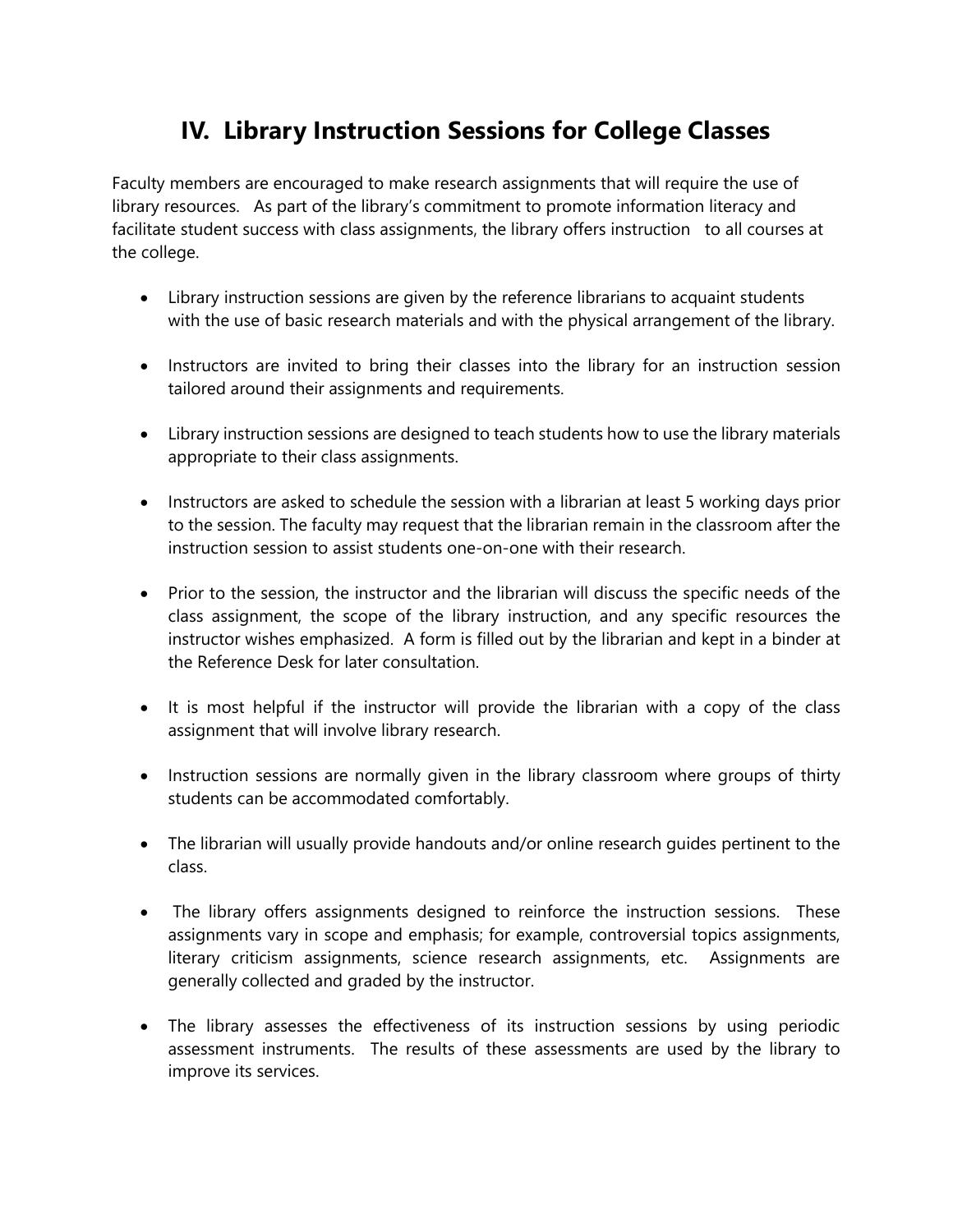### **V. Collection Development**

The primary purpose of the library's collection development guidelines is to provide materials which directly support Moorpark College's instructional curriculum. Additional resources relevant to general research and information needs, intellectual and professional growth, cultural development, and recreational activities may be acquired as the budget permits.

- The library **does not** purchase textbooks that are used as required classroom texts. Faculty who wish to make a copy of a current textbook available to their students may place the text on Reserve at the Circulation Desk.
- As a rule, the library purchases hardback books to add to the collection, unless only a paperback edition is available. Paperback books are generally pre-bound unless they will be superseded by a new edition or if their subject matter is ephemeral.
- Faculty are encouraged to recommend the purchase of materials to support their classes, assignments, and programs. It is through the collaborative efforts of the classroom teaching faculty and the librarians that a rich and curriculum-oriented collection is achieved.
- Library materials will not be excluded or removed from the collection simply because of their controversial nature.

### **BOOKS**

- Faculty wishing to recommend books for purchase are invited to email the librarians with pertinent information such as author, title, edition, publisher, and date. A request form is also available online.
- It is the responsibility of the librarians to recommend books for purchase. These recommendations are made after consulting standard bibliographic resources and reviews.
- Student recommendations for the purchase of library materials are welcome and these requests are submitted to the reference librarians.
- When the recommended materials are received and completely processed, the requestor will receive a notification .
- It is the responsibility of the librarians to evaluate all book recommendations and make the final decisions for purchase.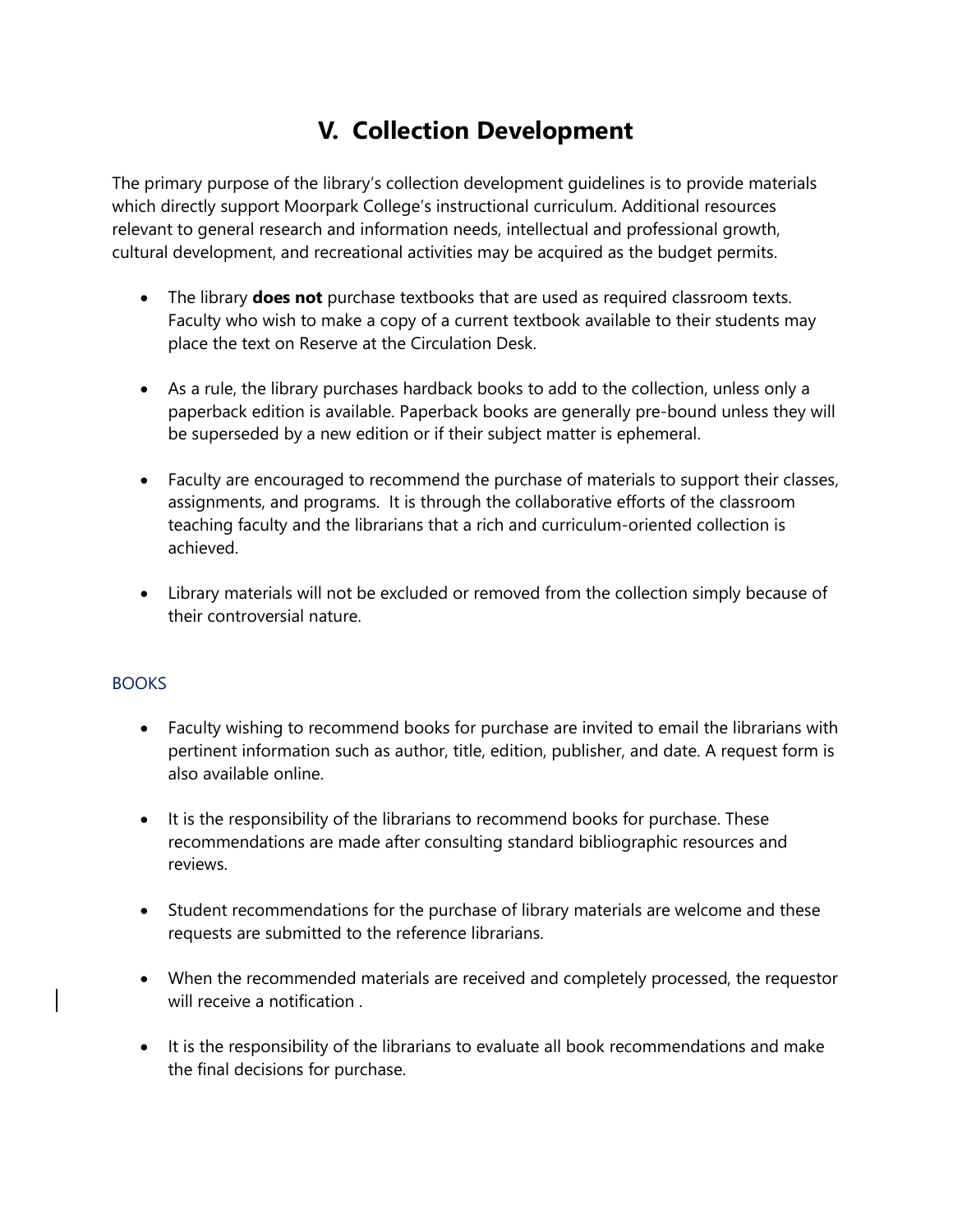#### PERIODICALS

- Recommendations for the purchase of periodical subscriptions should be submitted to the reference librarians.
- Periodicals are generally ordered **once** a year; subscriptions begin on January 1. Recommendations for new periodical titles must be submitted prior to mid-August for consideration and will be added to the collection as funds permit.
- The library encourages suggestions for the purchase of periodicals that are indexed in standard sources.
- It is the responsibility of the librarians to evaluate all periodical recommendations and make the final decision for purchase.

### DATABASES/ONLINE RESOURCES

- Recommendations for database subscriptions and online resources should be submitted to the reference librarians.
- It is the responsibility of the librarians to evaluate all database recommendations and make the final decision for purchase after consulting reviews from Council of Chief Librarians Electronic Access Resources Committee (EAR-Committee), among other sources.

#### AUDIO-VISUAL RESOURCES

- Recommended additions of audio-visual resources should be emailed or forwarded to the librarians for consideration.
- To ensure that students with disabilities are provided equal, effective and legallyrequired access to audiovisual materials in video format and in compliance with the Section 508 regulations of the Rehabilitation Act of 1973 (as amended), the library will make every effort to purchase DVDs with closed-captioning or subtitles. The library encourages faculty to be aware of the need for closed-captioning or subtitles when they make a recommendation for a DVD purchase request.
- It is the responsibility of the librarians to evaluate all audio-visual recommendations and make the final decision for purchase.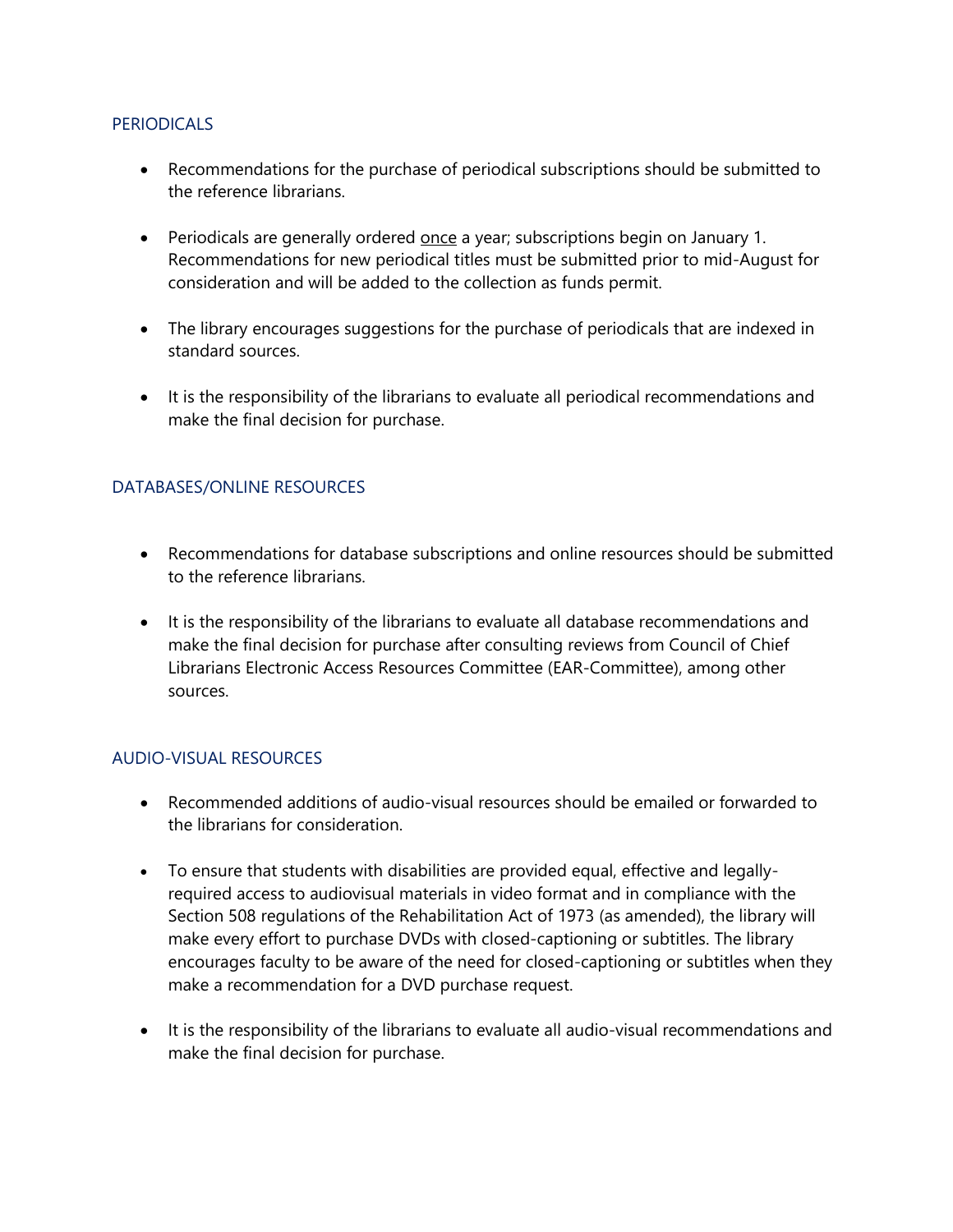### **VI. Library Support for New and Revised Courses**

In order to fulfill its mission of supporting the college curriculum, the library is actively involved in the process by which courses are proposed and revised.

- A librarian is a member of the campus Curriculum Committee to ensure that library resources are adequate to accommodate the planned course assignments for proposed and revised courses.
- Whenever a new course or revised course is proposed, a section of the Course Outline of Record (COR) asks the initiating faculty to assess the library's ability to support the proposed assignments.
- During the Technical Review process a librarian, who is a member of the committee, will collaborate with the faculty member and discuss the library's ability to support the new and/or revised course. Should the library not have adequate material to support the planned assignments, the faculty member will be asked to send the library a list of appropriate materials to be purchased.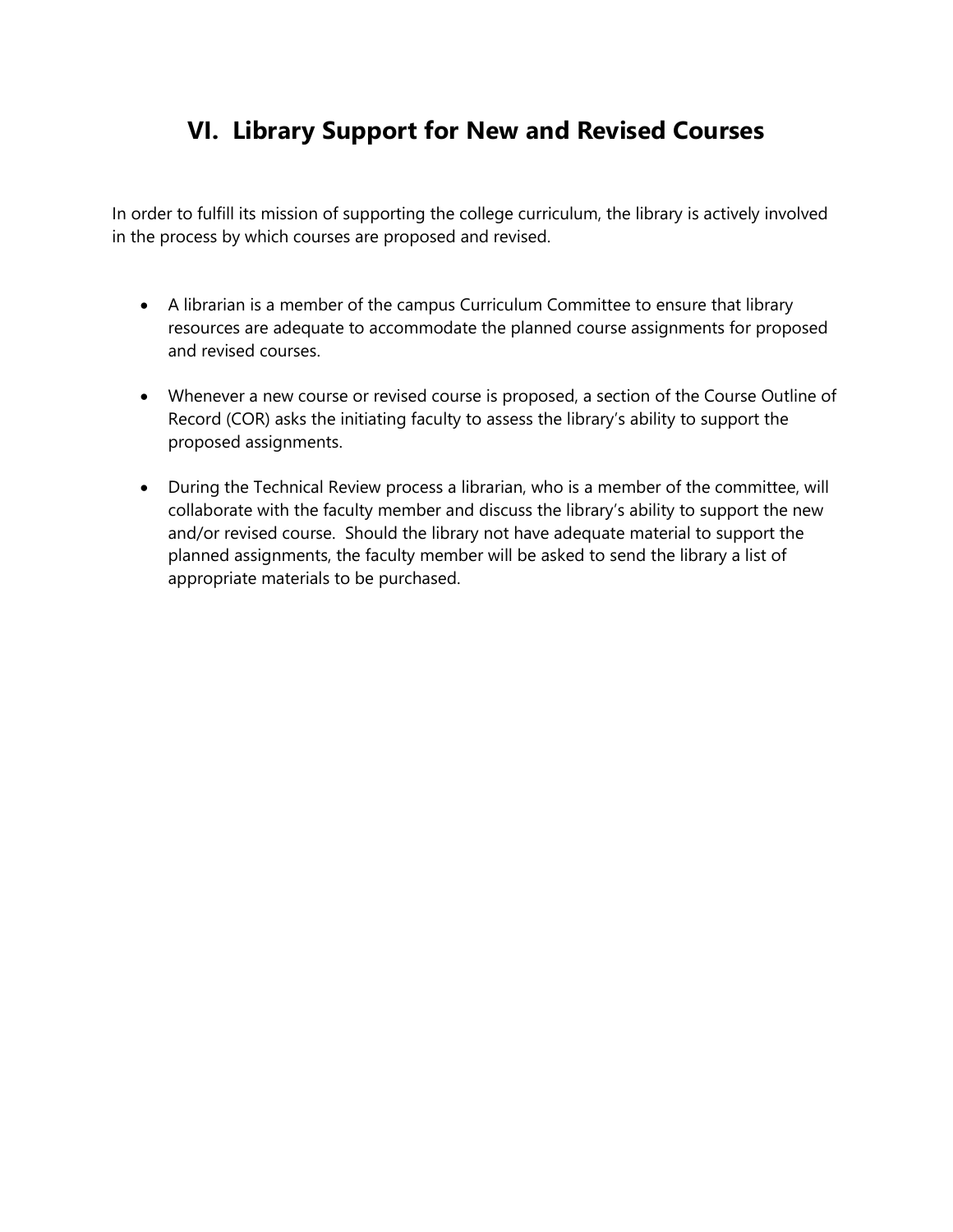### **VII. Reserve Materials**

Reserve material is any type of material that instructors want to make available to their students on a limited use basis. These items are kept behind the Circulation Desk.

- The instructor designates the limited loan period for the reserve materials. Limited loan periods are: Two-Hour Library-Use Only, Overnight, and One Week.
- Materials to be placed on reserve will be processed by Circulation staff within one week of receipt. Rush processing may be available depending on staff workload.
- At the end of the school year faculty members should evaluate their materials on reserve, removing unused or unnecessary items. Items will be returned to faculty members if they are no longer being circulated.
- Library reference books and periodicals are not placed on reserve status as, by their nature, they are always available in the library.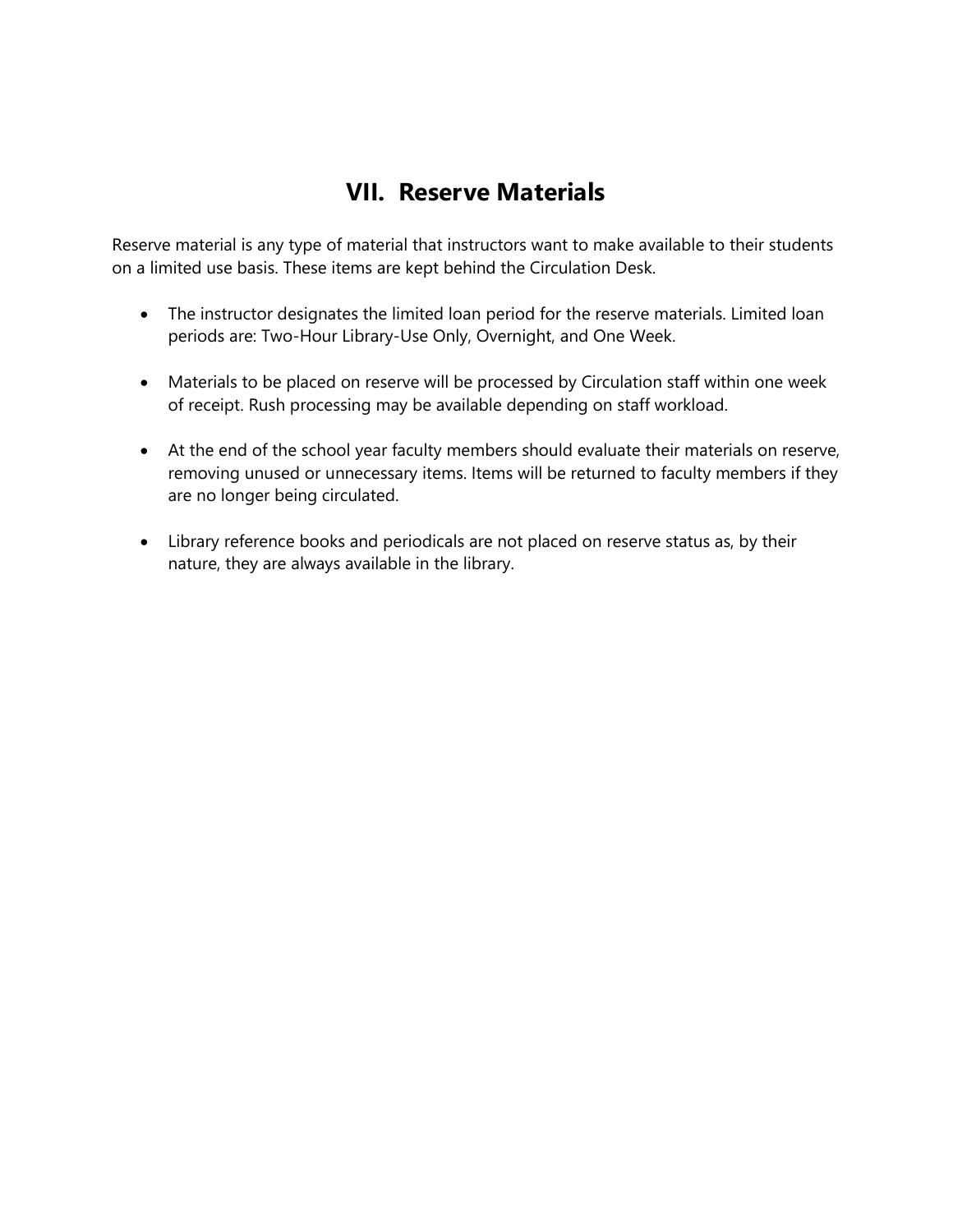### **VIII. Gifts and Donations**

Moorpark College Library welcomes gifts deemed appropriate for addition to the collection.

- The appropriateness of all gifts will be determined by the librarians.
- Gifts will be accepted with the understanding that materials not added to the collection will be offered for sale.
- Donations of books will be evaluated according to the same criteria stated in the Moorpark College Library Collection Development Policy.
- Donations of textbooks will be evaluated for addition to the collection on an individual basis.
- Donations of back issues of periodicals are accepted only for titles which are indexed in the library's databases or to which the library already subscribes. The library does not accept duplicate issues of titles already owned or accessible.
- Gift subscriptions are evaluated according to the same criteria as stated in the Library Periodical Collection Development Policy.
- Art work, non-print media, furnishings and other items will be evaluated for appropriateness by the VCCCD Board of Trustees.
- Upon request, donors will receive a general letter of receipt for the materials. Estimated value of the donation will not be assigned by the library.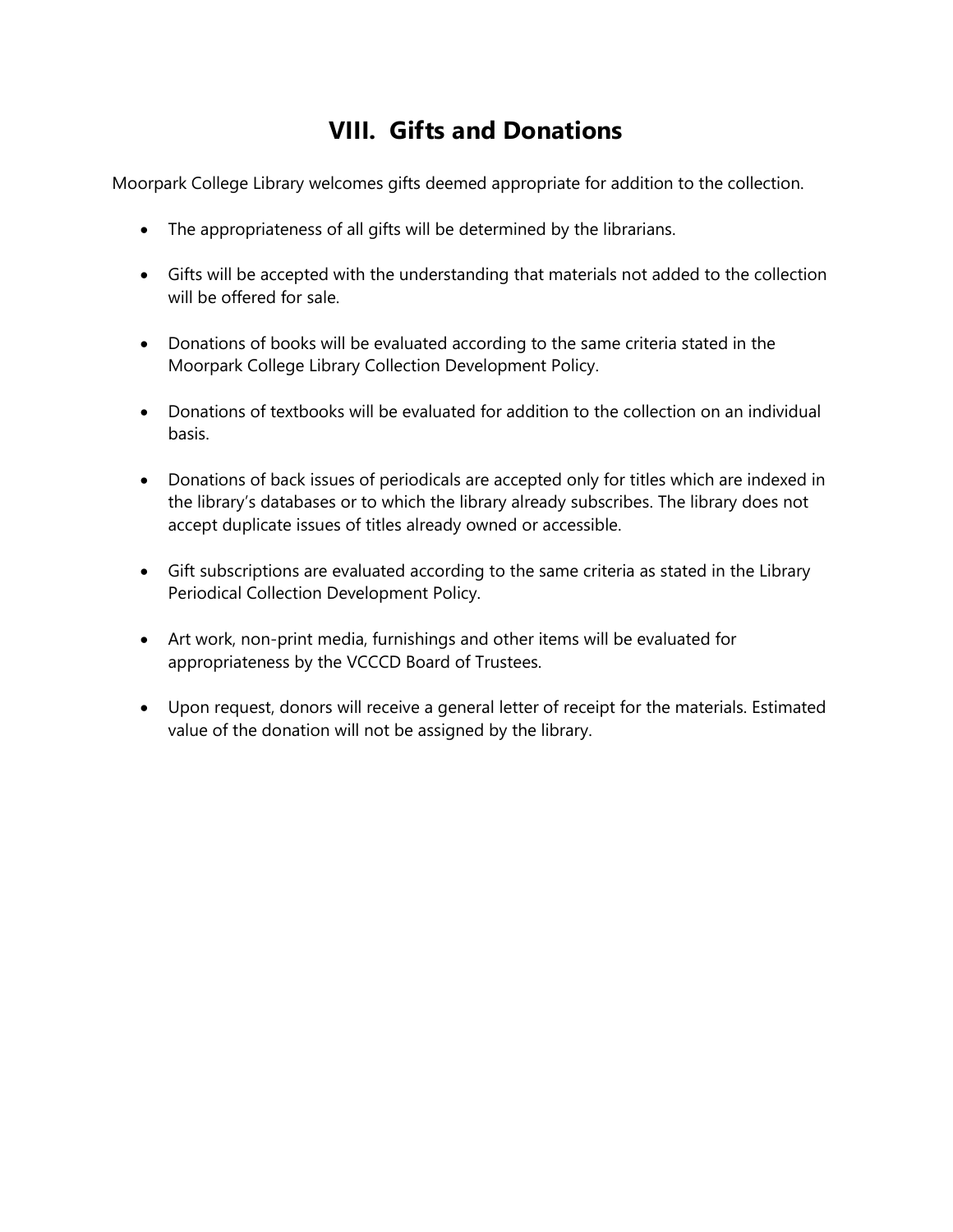### **IX. Weeding**

The library conducts a continual weeding program as part of the collection development process and to maintain an up-to-date collection.

- The following criteria are used for weeding:
	- o Items superseded by a later edition which the library owns
	- o Items too badly damaged to repair
	- o Items whose publication date severely limits their usefulness
	- o Items outside the scope of a community college library's collection
- The librarian will remove from the shelf the material designated to be weeded.
- Faculty will be invited to review the weeded materials via a notice sent to the appropriate dean(s)/department chair.
- Materials under consideration for weeding will be placed in the Technical Services area of the library where they will remain for three weeks to enable interested faculty to review the recommendations.
- Any material the faculty wishes the library to retain will be returned to the shelves.
- At the end of the three-week review period, the Technical Services Department will withdraw records for the weeded titles, and the materials will then be discarded.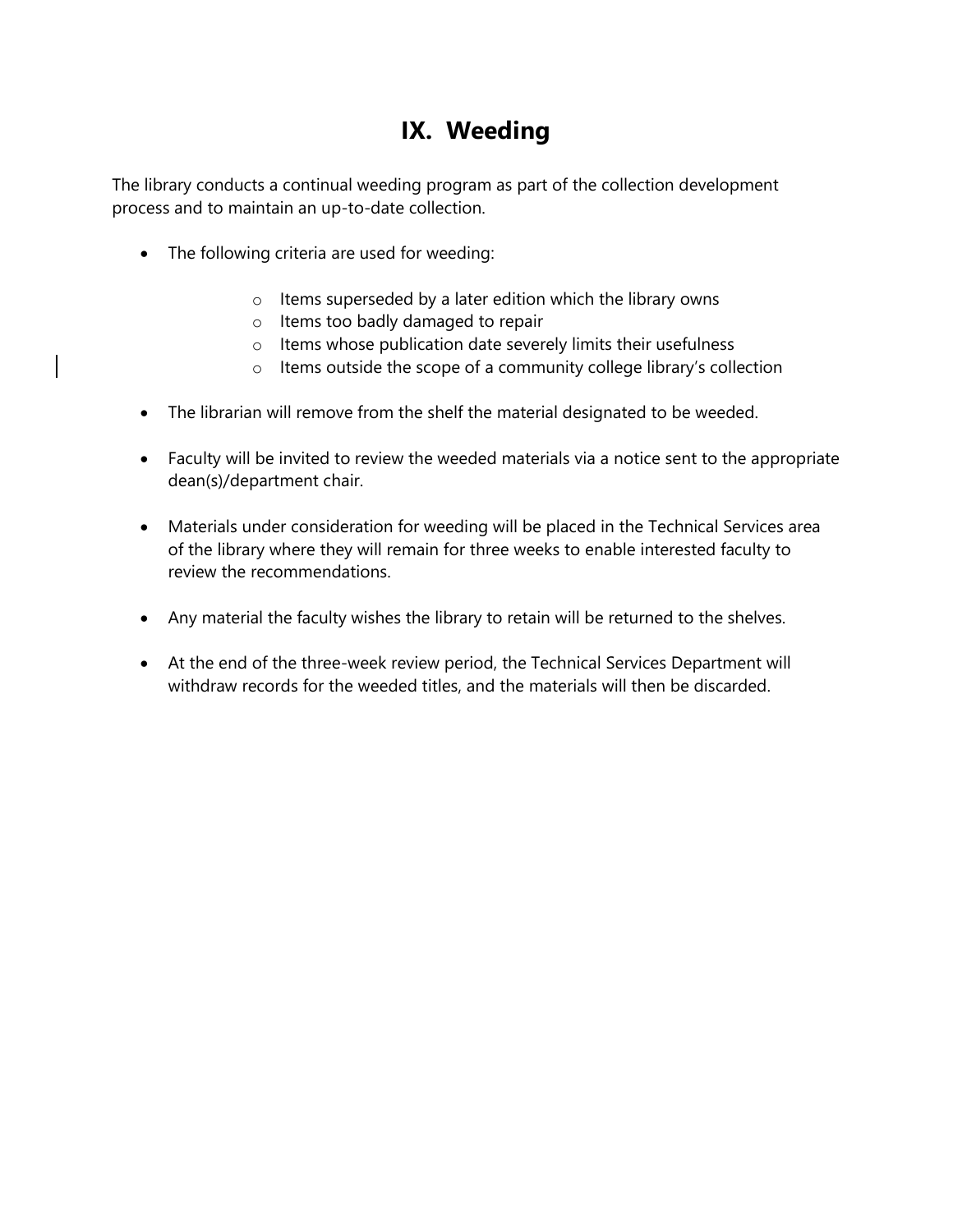## **X. Student Conduct**

The library expects patrons to follow the "Student Code of Conduct" as outlined in the "Students' Right to Know section of the Moorpark College Catalog available at [http://www.moorparkcollege.edu/apply\\_and\\_enroll/college\\_catalog/index.shtml](http://www.moorparkcollege.edu/apply_and_enroll/college_catalog/index.shtml) and the VCCCD Board Policy 5500, Standards of Conduct available on the VCCCD website, <http://www.boarddocs.com/ca/vcccd/Board.nsf/vpublic?open>

Additionally, library patrons should:

- Conduct themselves in a way that does not detract from other students' use of the library facilities.
- Use the facilities and materials with respect for others.
- Step outside to make calls with cell phones.
- Observe the "Study Area" signs and keep voices down in these areas.
- Limit food and drink to small snacks and covered drink containers.

Patrons who do not respect the above conduct rules may be given a gentle reminder. Subsequent disruptive behavior will result in notification of the building supervisor, and the student may be asked to leave the library and may be reported to campus security.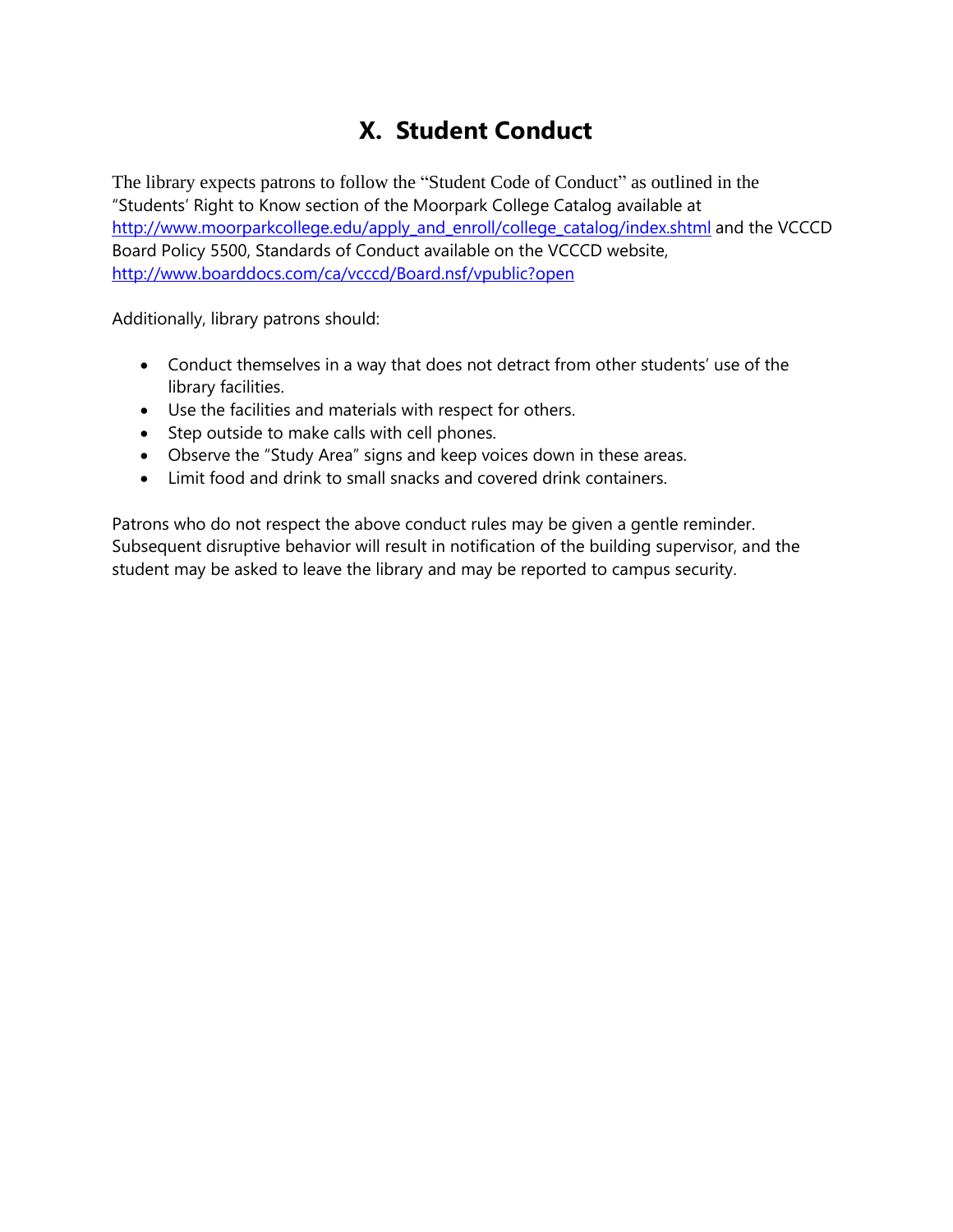### **XI. Study Rooms**

Within the library building there are numerous group study rooms designed to accommodate students who need a semi-private study space. Group study rooms are available for currently enrolled Moorpark College students.

#### **APPOINTMENTS**

- Students may reserve a study room in advance by phone or through the library website.
- "No-shows" will be canceled 15 minutes after the start of their appointment time.
	- $\circ$  If a late student arrives after their appointment has been cancelled, they may reschedule their appointment if rooms are available.

#### HOUR LIMITS

- Students will be limited to scheduling two-hour blocks for the study rooms
- Students may request a time extension if there are vacant study rooms available.

#### LOCKING ROOMS

.

- Study rooms will remain locked at all times (even when in use).
- Students may use the "Lock Block" to keep the door unlocked should they need to temporarily exit the room.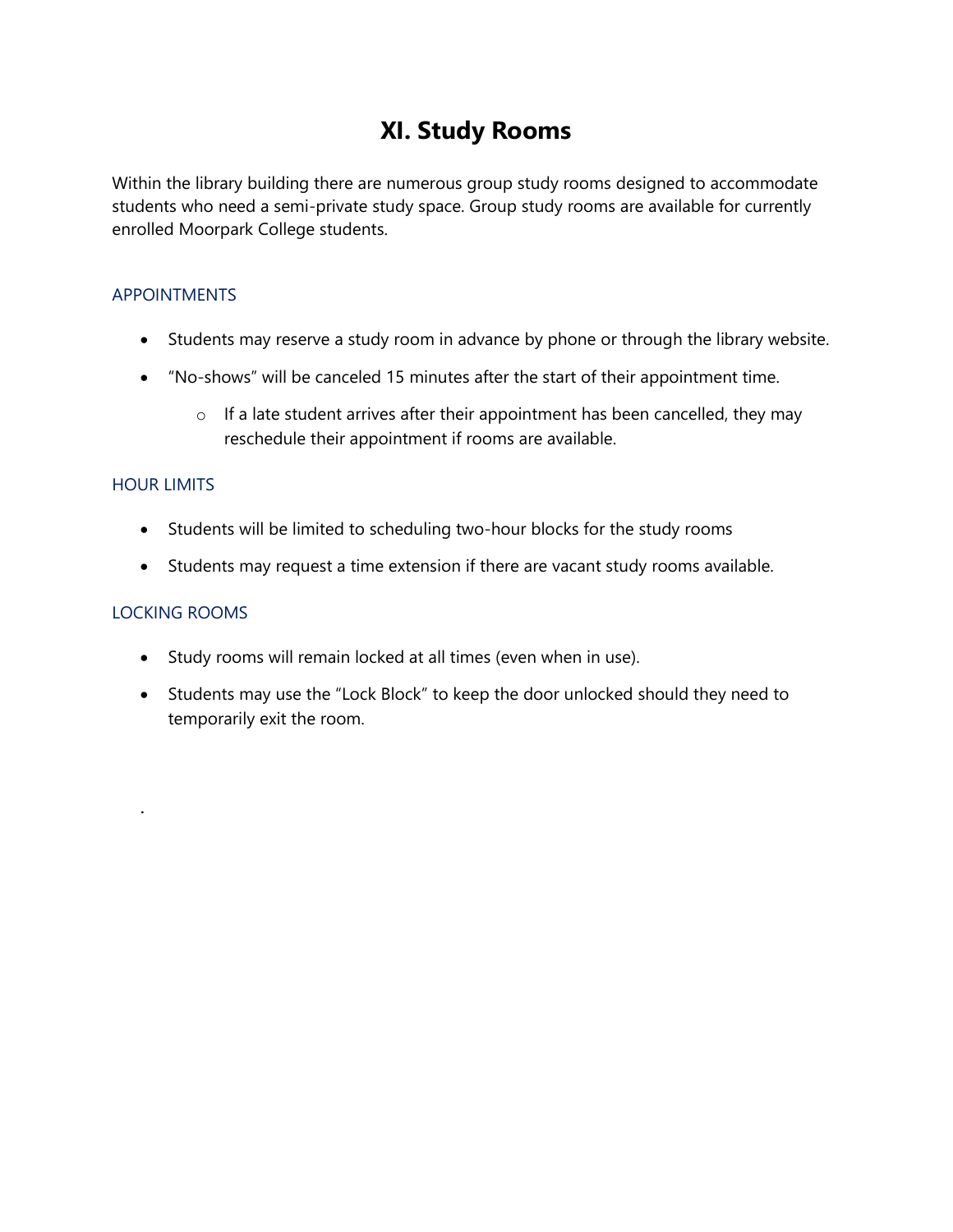### **XII. Computer and Internet Use**

The library follows the Ventura County Community College District Policy on Computer Usage; please consult the VCCCD Computer and Network Use Agreement: [http://www.vcccd.edu/departments/information\\_technology/agreement.shtml](http://www.vcccd.edu/departments/information_technology/agreement.shtml)

The library provides numerous computer stations for patron use. Some of the stations are in the public area of the 2<sup>nd</sup> floor; in addition, there are thirty stations in the library classroom. The following library guidelines are in effect:

- Preference is given to students using the computers for research and classroom assignments.
- Headphones must be used when listening to audio.
- Users are encouraged to save their documents to a USB drive as all files on the C drive will be deleted daily.
- Print jobs must be retrieved within an hour as the printer queue is deleted often.
- Patrons may not change any computer settings including, but not limited to, the homepage.
- Students who are not doing course work or research may be asked to vacate the computer station if other users need the computer for academic purposes.
- All students are expected to be respectful of the rights of others in using the Internet.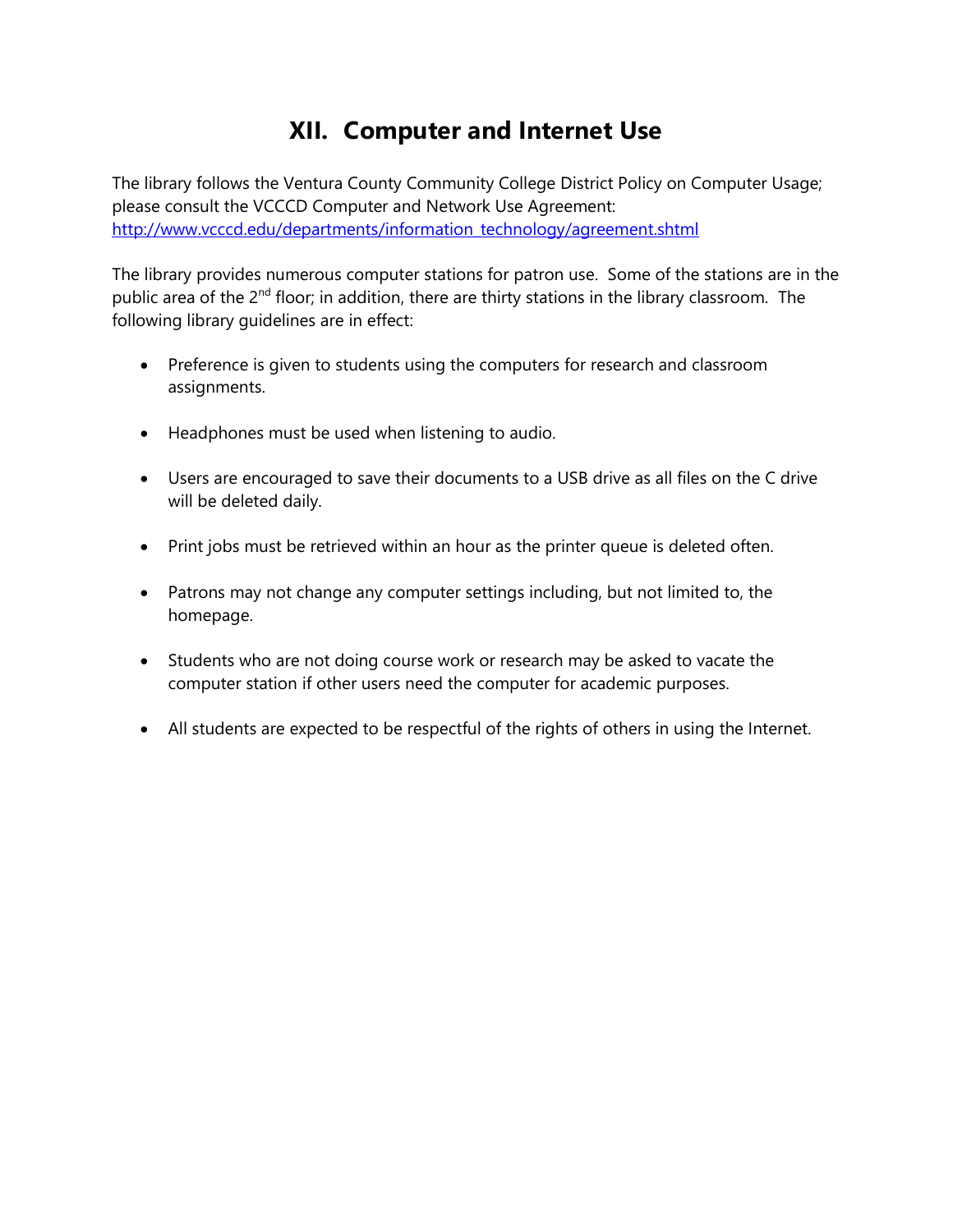## **Library Bill of Rights\***

The American Library Association affirms that all libraries are forums for information and ideas, and that the following basic policies should guide their services.

- I. Books and other library resources should be provided for the interest, information, and enlightenment of all people of the community the library serves. Materials should not be excluded because of the origin, background, or views of those contributing to their creation.
- II. Libraries should provide materials and information presenting all points of view on current and historical issues. Materials should not be proscribed or removed because of partisan or doctrinal disapproval.
- III. Libraries should challenge censorship in the fulfillment of their responsibility to provide information and enlightenment.
- IV. Libraries should cooperate with all persons and groups concerned with resisting abridgment of free expression and free access to ideas.
- V. A person's right to use a library should not be denied or abridged because of origin, age, background, or views.

Adopted June 19, 1939, by the ALA Council; amended October 14, 1944; June 18, 1948; February 2, 1961; June 27, 1967; January 23, 1980; inclusion of "age" reaffirmed January 23, 1996.

Abridged version listing rights I – V.

ALA webpage:

<http://www.ala.org/ala/aboutala/offices/oif/statementspols/statementsif/librarybillrights.cfm>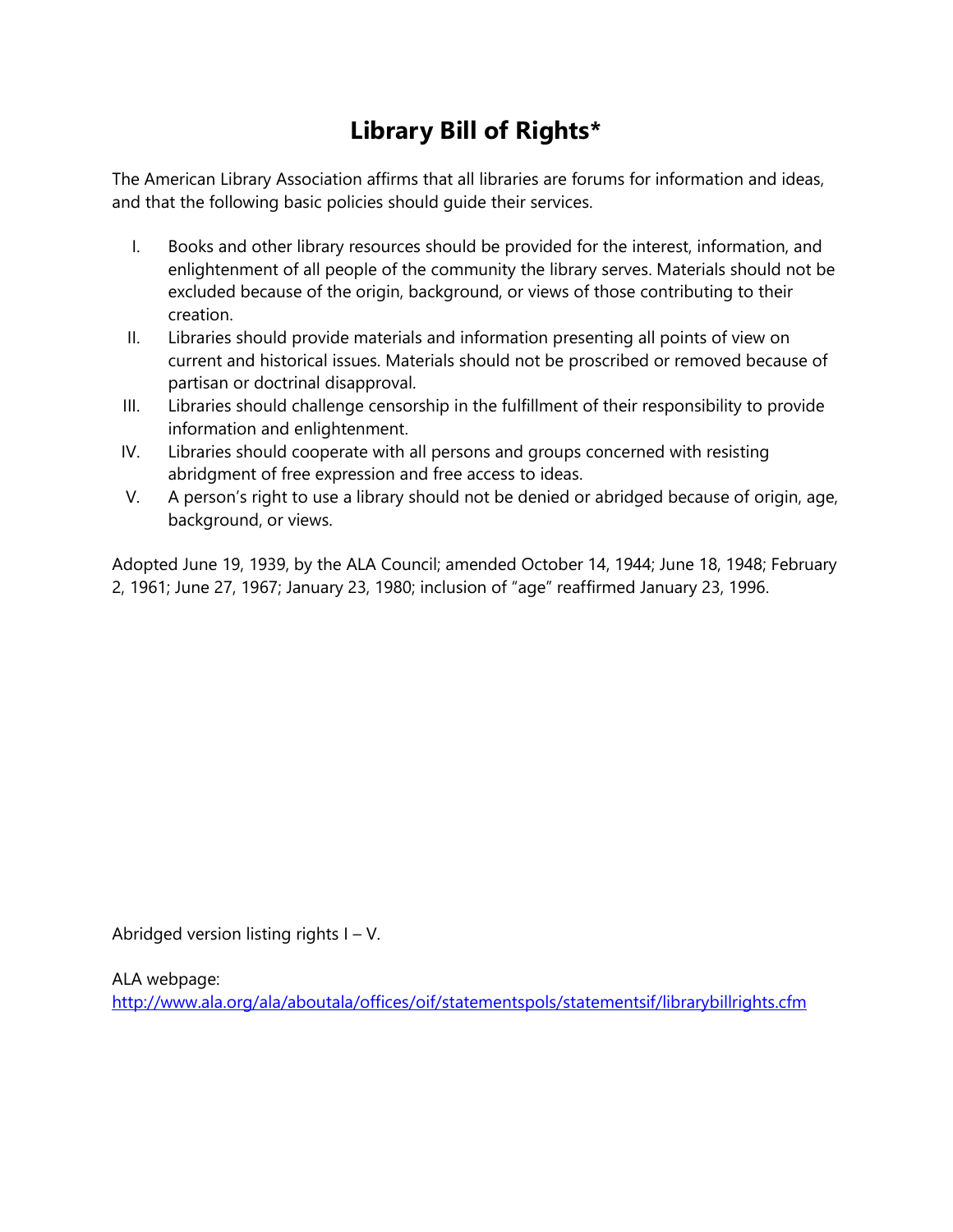### **Policy concerning Confidentiality of Personally Identifiable Information about Library Users**

"In a library (physical or virtual), the right to privacy is the right to open inquiry without having the subject of one's interest examined or scrutinized by others. Confidentiality exists when a library is in possession of personally identifiable information about users and keeps that information private on their behalf" (*[Privacy: An Interpretation of the Library Bill of Rights](http://www.ala.org/ala/aboutala/offices/oif/statementspols/statementsif/interpretations/privacy.cfm)*).

The ethical responsibilities of librarians, as well as statutes in most states and the District of Columbia, protect the privacy of library users. Confidentiality extends to "information sought or received and resources consulted, borrowed, acquired or transmitted" (*[ALA Code of Ethics](http://www.ala.org/ala/aboutala/offices/oif/statementspols/codeofethics/codeethics.cfm)*), and includes, but is not limited to, database search records, reference interviews, circulation records, interlibrary loan records and other personally identifiable uses of library materials, facilities, or services.

The First Amendment's guarantee of freedom of speech and of the press requires that the corresponding rights to hear what is spoken and read what is written be preserved, free from fear of government intrusion, intimidation, or reprisal. The American Library Association reaffirms its opposition to "any use of governmental prerogatives that lead to the intimidation of individuals or groups and discourages them from exercising the right of free expression as guaranteed by the First Amendment to the U.S. Constitution" and "encourages resistance to such abuse of governmental power . . ." [\(ALA Policy 53.4\)](http://www.ala.org/ala/aboutala/governance/policymanual/intellectual.cfm). In seeking access or in the pursuit of information, confidentiality is the primary means of providing the privacy that will free the individual from fear of intimidation or retaliation.

The American Library Association regularly receives reports of visits by agents of federal, state, and local law enforcement agencies to libraries, asking for personally identifiable information about library users. These visits, whether under the rubric of simply informing libraries of agency concerns or for some other reason, reflect an insensitivity to the legal and ethical bases for confidentiality, and the role it plays in the preservation of **First Amendment** rights, rights also extended to foreign nationals while in the United States. The government's interest in library use reflects a dangerous and fallacious equation of what a person reads with what that person believes or how that person is likely to behave. Such a presumption can and does threaten the freedom of access to information. It also is a threat to a crucial aspect of First Amendment rights: that freedom of speech and of the press include the freedom to hold, disseminate and receive unpopular, minority, extreme, or even dangerous ideas.

The American Library Association recognizes that law enforcement agencies and officers may occasionally believe that library records contain information that would be helpful to the investigation of criminal activity. The American judicial system provides the mechanism for seeking release of such confidential records: a court order, following a showing of *good cause* based on *specific facts*, by a court of competent jurisdiction.<sup>1</sup>